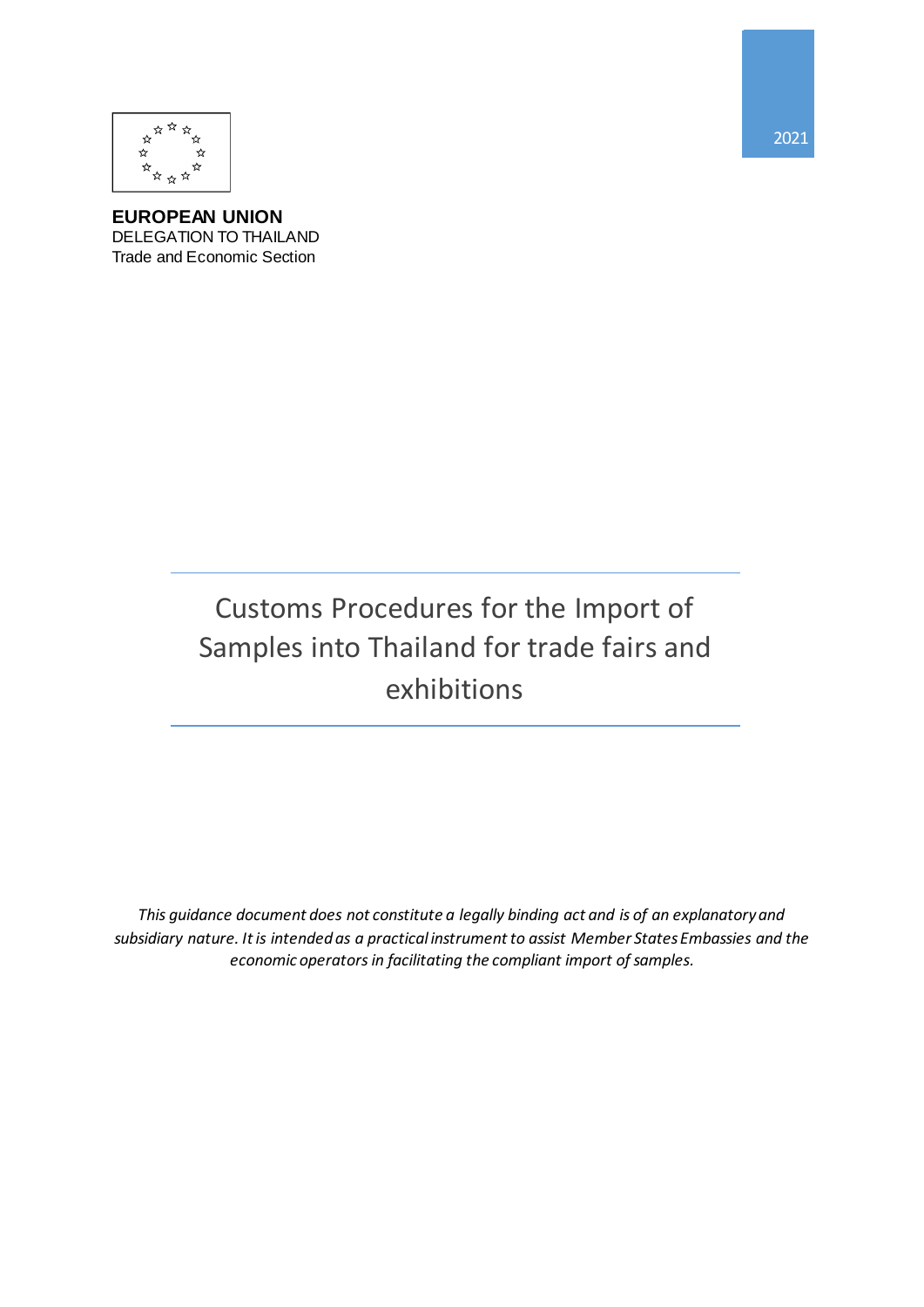*Customs Procedure for the import of samples into Thailand for trade fairs and exhibitions<sup>1</sup>*

# 1. **Legal Basis**

- a) Customs Act [B.E. 2560 of 14 May 2017](http://www.customs.go.th/data_files/9b58e9c383e05163c0223e8e2e7e6991.pdf)
- b) Customs Tariff Decree B.E. 2530 of 23 December 1987 (in [English](http://www.customs.go.th/data_files/88691df20853d143a73b669fd134065f.pdf) only available with the legal texts without Annex and Part IV of the Decree concerning goods that may be eligible for customs duty exemption in [Thai\)](http://www.customs.go.th/data_files/7be87200535c71b44b5745aa59a12c19.pdf)
- c) [Customs Notification No. 151/2563](http://www.customs.go.th/cont_strc_download_with_docno_date.php?lang=th&top_menu=menu_homepage¤t_id=14232832404e505e4f464a4e464b49) of 23 September 2020 on Criteria, Procedure and Conditions for import duty exemption for samples without commercial value (item 14 under Part IV of the Customs Tariff Decree)

# **2. Customs Duty Relief**

# a) Duty Relief

Samples are duty and tax free if they have no commercial value<sup>2</sup>, useless for sale (e.g. in general containing marks like 'sample', 'not for sale', 'tester', 'demonstration' or defecting mark for garment) and use for promotion purpose, and in amount that befits the purpose of its import. Products imported as samples can be consumed on-spot and still benefit from duty exemption.

To benefit from duty relief, Customs imposes quantity limitations for samples of **food and beverages<sup>3</sup>** shipped for trade fairs and exhibition as follows (see No. 2.4 of Customs Notification No. 151/2561):

- 3 units or less; or
- weight of 2kg maximum.

According to customs practice at Suvarnabhumi airport cargo office, the limitation applies to each product brand/type separately, regardless of the customs code of the products. For example for cheese [040690 in the Thai Combined Nomenclature], if

 $\overline{a}$ 1

<sup>-</sup> Import of samples **for diplomatic use**: MFA should issue a certificate, based on the details of the diplomatic order. The certificate will serve to support the import and theduty relief but it does not grant an import licence waiver.

<sup>-</sup> Import of samples with no commercial value but**for other use** (e.g. for further business):it also falls under heading 14, in Part IV of the Customs Tariff Decree B.E. 2530.

<sup>2</sup> No definition provided in the legislation.

<sup>&</sup>lt;sup>3</sup> The same limitation applies to food and beverages samples without commercial value imported for other usage, for example for further business with potential clients.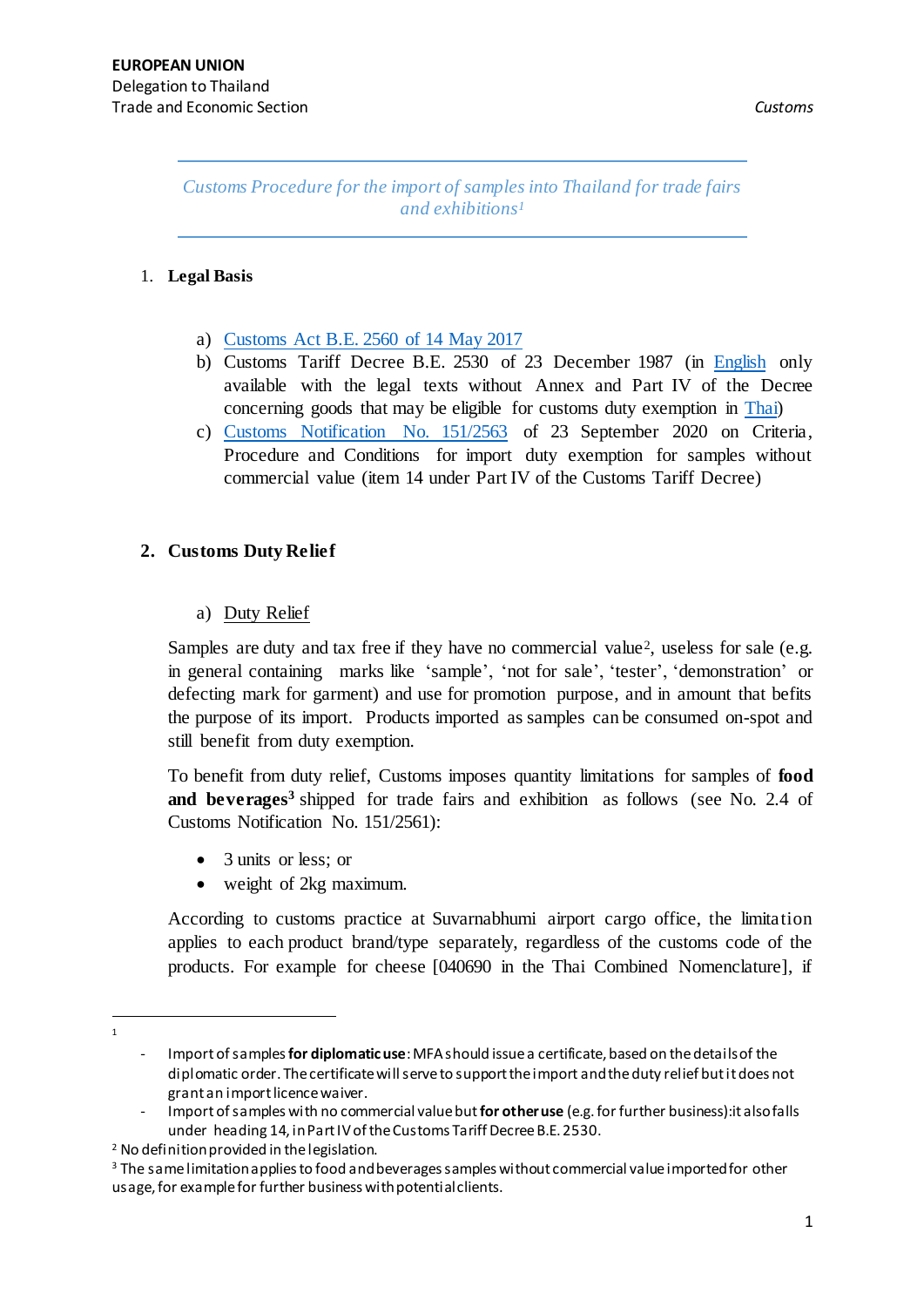different types of cheese are imported, the limit applies to each type of cheese considered separately, even if the same customs tariff code applies.

Also to be noted, if one exhibitor imports 5 kg of cherries for example, the duty waiver is applied up to 2kg and duties will be claimed on the remaining 3kg.

## b) Duty Assessment

In situation where duties and taxes apply, please refer to rates corresponding to the customs code of the goods in the [Integrated Tariff Database](http://itd.customs.go.th/igtf/th/main_frame.jsp?lang=th&top_menu=menu_homepage¤t_id=5028) . After encoding tariff classification, in the column 'duty reduction' please select 'General Rate (Section 12)'.

# **Wine and alcohol samples:**

- Normally customs uses the price shown on the invoice, the purchase order and the proof of payment to assess the amount of duties. However since it is not possible in the case of samples (there is no purchase transaction), Customs can consider a price catalogue provided by the producer as a basis for valuation, supported by a letter addressed by the MS Embassy to Customs asking for facilitating the clearance of the shipment. The letter should include details of the event, a list of exhibitors and their products (with a description and the amount to be imported) as well as the estimate date(s) of arrival of the goods.
- customs duties and other applicable taxes (excise tax, earmarked tax -17.5% of excise tax value, and VAT)

# **(1) Import tariff rates of alcoholic beverages**

| Beers under HS 2203                                                                                         | 60%                                              |
|-------------------------------------------------------------------------------------------------------------|--------------------------------------------------|
| Wines under HS2204                                                                                          | 54% or 60%<br>depending on the degree of alcohol |
| Vermouth including other wines of fresh grapes flavoured<br>with plant or aromatic substances under HS 2205 | 54% or 60%<br>depending on the degree of alcohol |
| Other fermented spirits under HS 2206                                                                       | 60%                                              |
| Distilled spirits and liqueurs under HS 2208                                                                | 60%<br>except for gin and geneva: 54%            |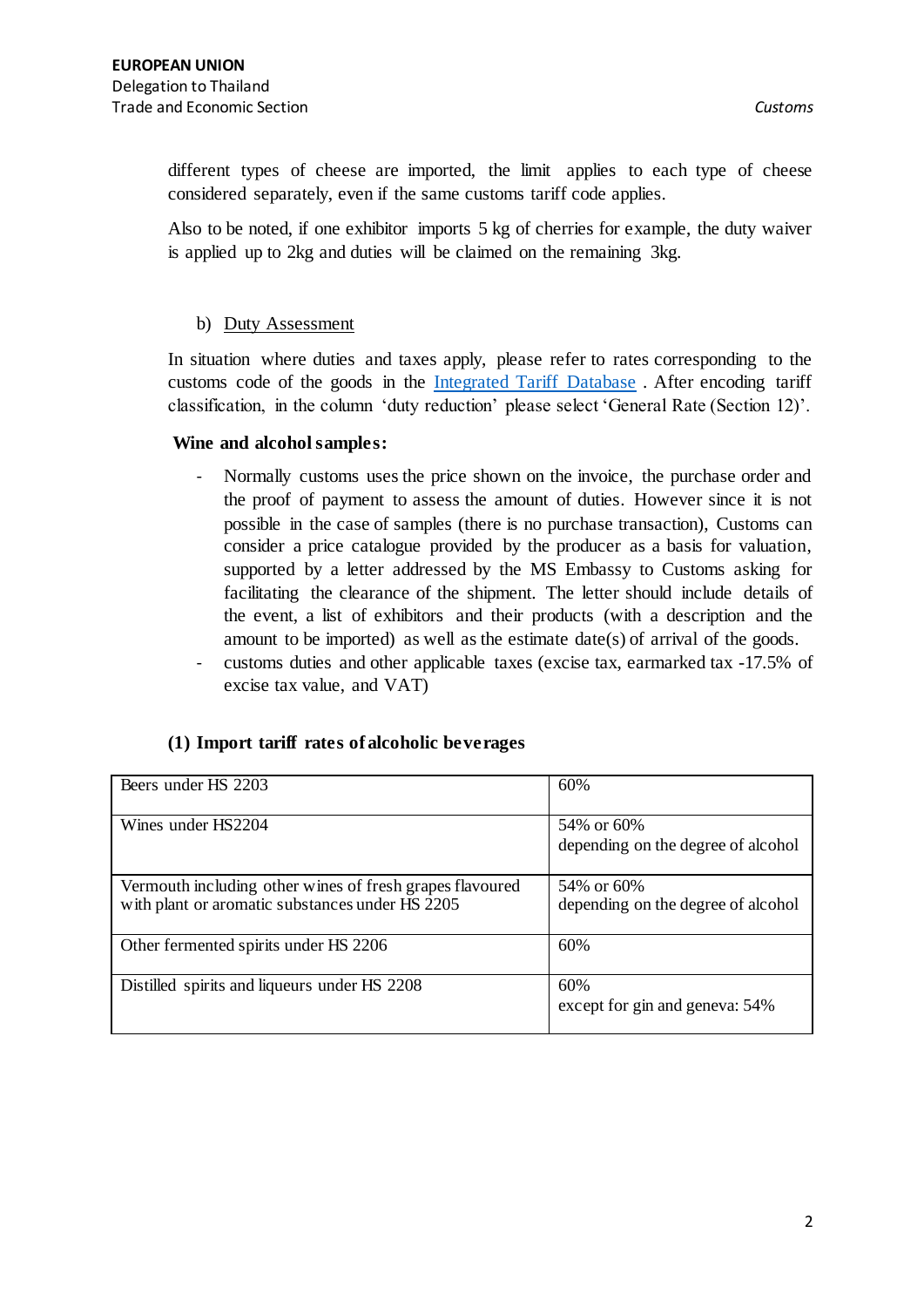#### (2) **Excise and related earmarked taxes**  (*Source: EABC*)

| <b>Liquor Category</b>                                 | <b>Ad Varolem</b><br>(SRP Excl VAT)<br>% | Specific<br><b>Baht Per LPA</b> | <b>Elements of earmarked taxes</b> |                                 |  |
|--------------------------------------------------------|------------------------------------------|---------------------------------|------------------------------------|---------------------------------|--|
| 1. FERMENTED LIQUOR                                    |                                          |                                 | imposed on alcohol excise tax:     |                                 |  |
| 1.1 Beer                                               | 22%                                      | 430                             |                                    |                                 |  |
| 1.2 Wine & sparkling wine, made from grape             |                                          |                                 |                                    |                                 |  |
| $(1)$ SRP Excl VAT $\leq$ 1,000 baht                   | 0%                                       | 1,500                           | Municipal tax<br>10%               |                                 |  |
| (2) SRP Excl VAT >1,000 baht                           | 10%                                      | 1,500                           | 2.0%                               | Thai Health Promotion           |  |
| 1.3 Fruite wine with ingredient of grape or grape wine |                                          |                                 |                                    |                                 |  |
| (1) Alcohol $\leq$ 7% / size $\leq$ 0.33L              | 10%                                      | 150                             |                                    | Foundation Fund (Sor Sor Sor)   |  |
| (2) Others: SRP Excl VAT ≤ 1,000 baht                  | 0%                                       | 900                             | 1.5%                               | Thai Public Broadcasting Servic |  |
| (3) Others: SRP Excl VAT > 1,000 baht                  | 10%                                      | 900                             |                                    |                                 |  |
| 1.4 Others: apart from 1.1, 1.2 and 1.3                | 10%                                      | 150                             | Fund (TPBS)                        |                                 |  |
| 2. DISTILLED LIQUOR                                    |                                          |                                 | 2.0%                               | National Sport Development      |  |
| 2.1 Local white liquor "Lao Khao"                      | 2%                                       | 155                             |                                    |                                 |  |
| 2.2 Others: apart from 2.1                             | 20%                                      | 255                             | Fund                               |                                 |  |
| 2.3 Sura Sam Thub                                      |                                          |                                 | 2.0%                               | <b>Elderly Person Fund</b>      |  |
| (1) For industrial, medical, pharmaceutical and        | 0%                                       | 0                               |                                    |                                 |  |
| (2) For making denatured ethanol                       | 0%                                       | 0                               |                                    |                                 |  |
| (3) Others: apart from (1) and (2)                     | 0%                                       | 6                               |                                    |                                 |  |

Remark: SRP: Suagested Retail Price.

### c) Contact point

Customs can provide indicatively prior information about the duties claimed for the products before their actual import, based on a list of products provided by the exhibitor. MS Embassies are invited to contact: Ms. Ratchanok Chuaychian, email: [106699@customs.go.th](mailto:106699@customs.go.th) , Tel: 02-134-3783.

## **3. Clearance Procedure**

#### **Notes**:

- (1) An import licence has to be issued by the relevant line agency (FDA, DLD, DoA, DoF, DE) before the goods physically enter Thailand's territory.
- (2) Means of transport for samples: air cargo, express or postal. No samples can be imported in carried-on luggage because the import licence holder (a Thai importing company) will be different from the declarant of the goods (passenger declaring goods through the customs red channel).

## Step 1 – Submission of the declaration

**The importer<sup>4</sup>** submits an **import declaration** in the e-Customs system, including supporting documents as follows:

- Bill of Lading/Airway Bill
- **Invoice**

 $\overline{a}$ 

<sup>&</sup>lt;sup>4</sup> Importers have to be registered with the Thai Customs in order to be entitled to submit a customs declaration.